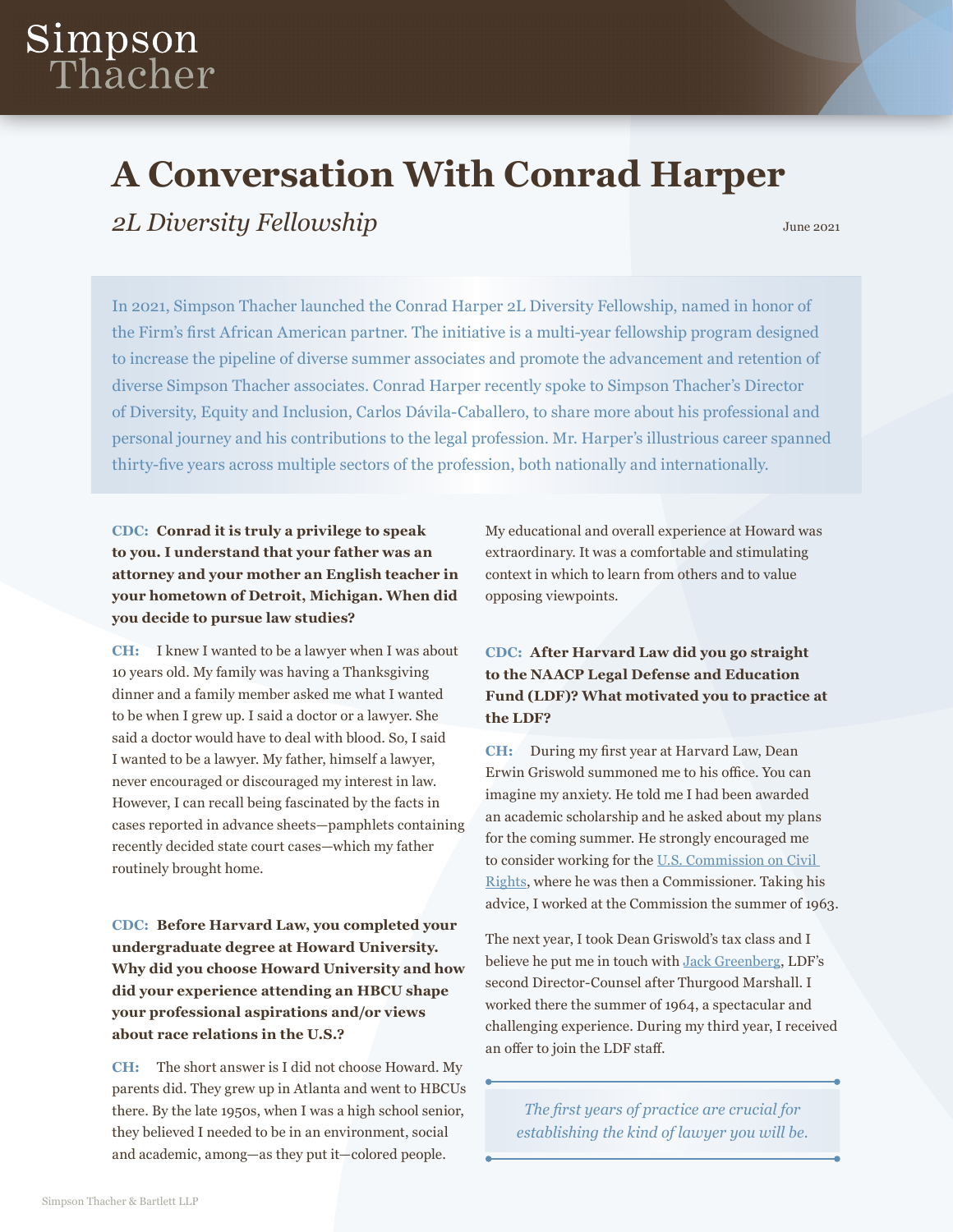### Simpson Thacher

#### **CDC: We are so privileged that you decided to join Simpson after your career at the LDF. What motivated the change and why did you pick Simpson?**

**CH:** The idea of moving to private practice came from my wife, Marsha. About three years after I started at LDF, she said my learning curve was flattening. I later took her point seriously as I had begun to realize I had legal interests well beyond matters of racial discrimination.

I was active in the New York City Bar Association. I talked with prominent practitioners who were also members of the Association. Some of those conversations led to interviews with several firms. While I was on the verge of accepting an offer from another firm, two friends asked me to consider Simpson Thacher. One of them knew [Cyrus \(Cy\) Vance](https://www.nytimes.com/2002/01/13/world/cyrus-r-vance-a-confidant-of-presidents-is-dead-at-84.html), who within a few years would be City Bar President and then Secretary of State. Cy was then head of the Firm and one of the most respected lawyers in the city. The thought of going through more interviews was itself almost exhausting but I accepted the Firm's invitation and was interviewed by, among others, Cy and every other partner in the Litigation Department.

The Firm's high reputation and its large volume of litigation were important to me. I wanted to be in a culture in which I would feel comfortable and in a place where the partners were active in civic affairs, and had a tradition of public service. Cy Vance and Whitney North Seymour, Sr. (a former ABA and City Bar President) exemplified those values.

*I wanted to be in a culture in which I would feel comfortable and in a place where the partners were active in civic affairs, and had a tradition of public service.*

#### **CDC: What did you enjoy about private practice as a litigator at Simpson?**

**CH:** I joined the Firm in January 1971. In my very first assignments, I realized that in representing defendants, I had to change my characteristic LDF mindset. Formerly, my thrust was to widen as much as possible the claims being made while at the same time pushing

as fast as I could toward resolution. Representing commercial defendants, I saw, often meant narrowing through extensive motion practice the claims at issue while recognizing that speed was not necessarily an objective. Further, the large variety and complexity of the Firm's clients meant perpetually learning new facts, legal doctrines and economic and business realities. Over time, I represented both defendants and plaintiffs.

Being part of a team that often lasted for years meant that each case was a continuing seminar. We were, in a sense, a living community and this added a layer of enjoyment to the demanding practice.

**CDC: You championed diversity in the profession decades before the profession fully understood the value of inclusion or even understood these terms. Can you share with Fellowship applicants what those terms mean to you?** 

**CH:** From the perspective of a person having authority to foster inclusiveness, I view inclusion as a means of aiding less experienced lawyers in learning what they need to know and how to hone their skills without their differences—of race, ethnicity, gender, sexual orientation, disability—impeding their career objectives.

By the end of the 1980s, the black partners in major New York City law firms, about a half dozen or so, were alarmed at our small numbers. We met with the then President of the New York City Bar, Jim Oliensis, to emphasize our concerns. He promised to act. In the following months, he named a precedent-shattering committee composed of the leaders of the major firms. Oliensis wanted the most respected member of the Bar, Cy Vance, to chair the committee and Cy agreed to do so provided I was the President. The subsequent [Statement](https://www.nycbar.org/serving-the-community/diversity-and-inclusion/statement-of-diversity-principles)  [of Diversity Principles](https://www.nycbar.org/serving-the-community/diversity-and-inclusion/statement-of-diversity-principles) (the current title of the document first issued in 1991) was unanimously adopted by the committee owing in major part to the persuasiveness, reputation, and integrity of Cy Vance.

**CDC: Thirty years after its launch by the City Bar, the Statement of Diversity Principles, has more than 160 signatories (law firms and corporations). What do you think about the**